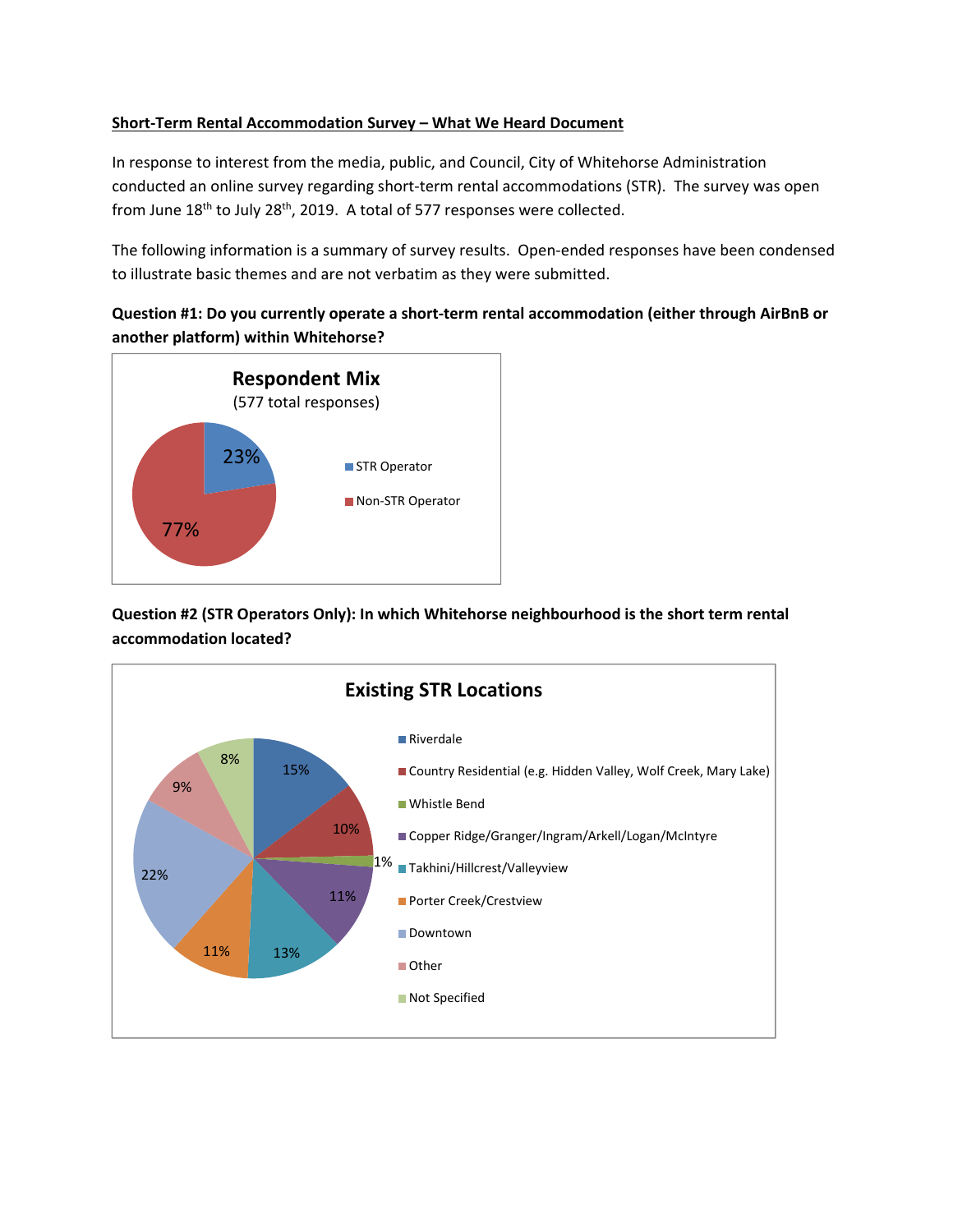**Question #3 (STR Operators Only): What dwelling type is the short‐term rental accommodation operated within?**



**Question #4 (STR Operators Only): Is the short‐term rental accommodation located at your principal residence/property (where you reside on a daily basis)?**



**Question #5 (STR Operators Only): How long have you been operating the short‐term rental accommodation?**

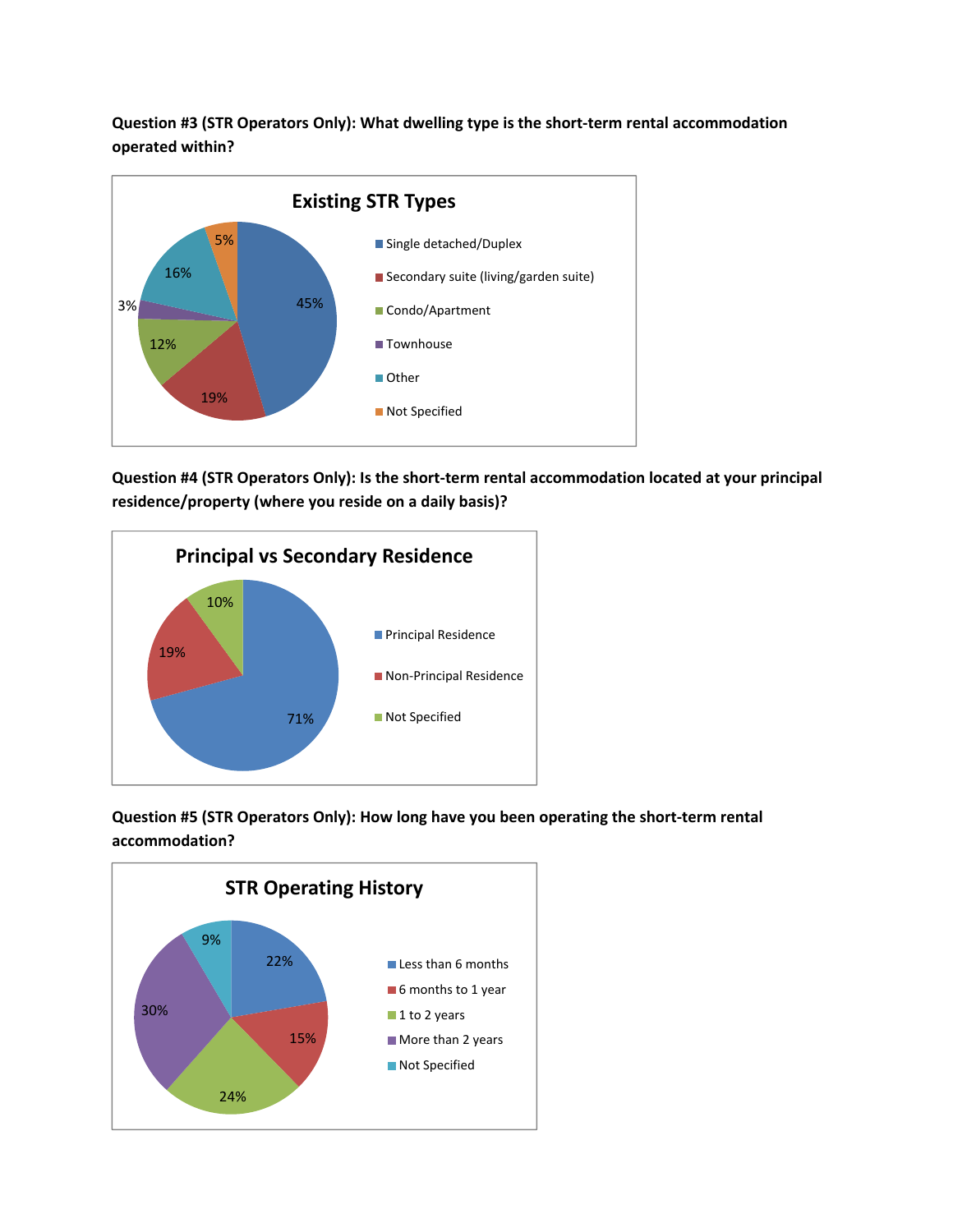**Question #6 (STR Operators Only): In a typical month, how many nights is your short‐term rental accommodation occupied by guests?**



**Question #7: Not including short‐term rentals, are you involved in, or employed by, the tourism industry?**

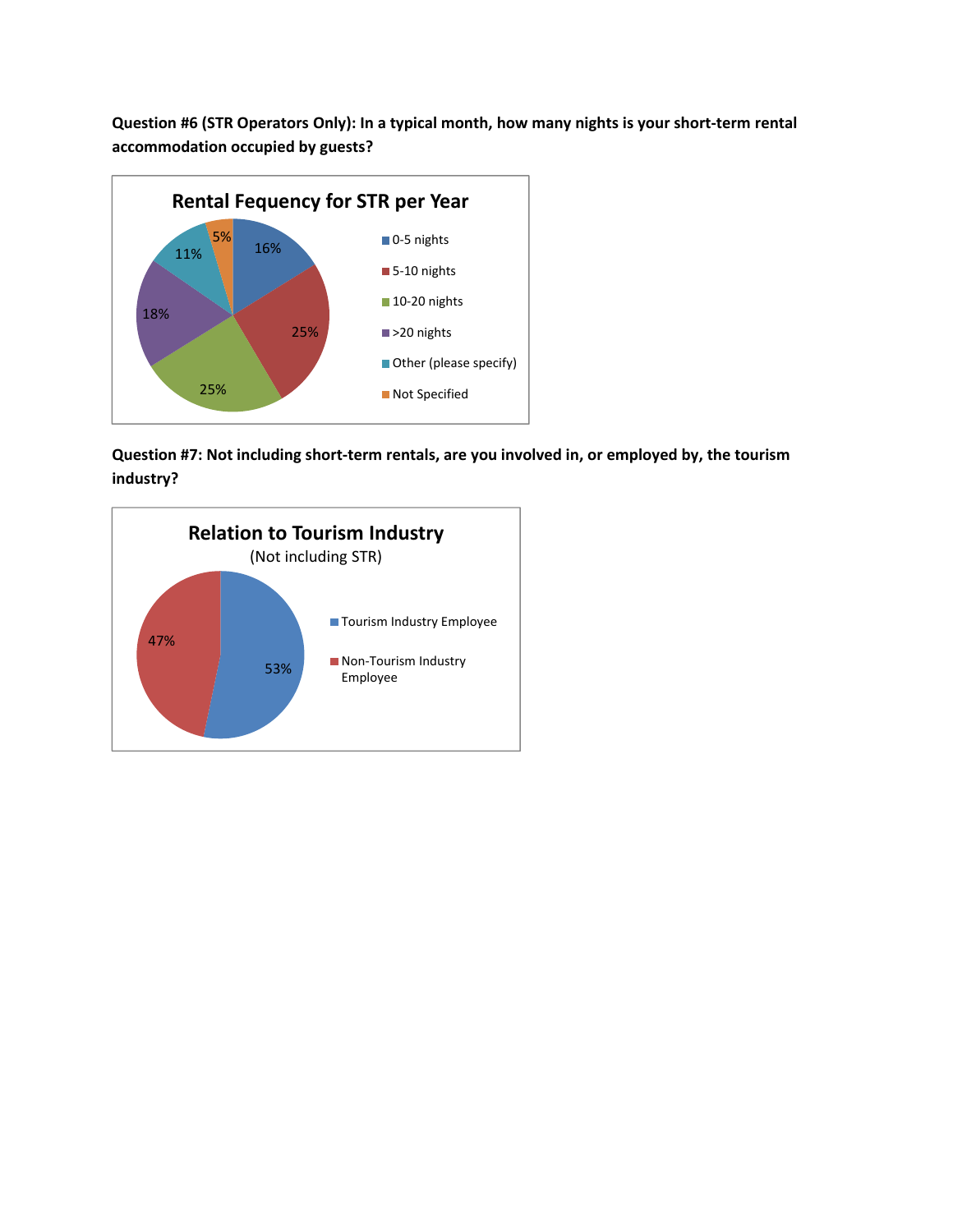

**Question #8: Which of the following dwelling types do you think short‐term rental accommodations should be permitted in (check as many as apply)?**

**Question #9: Applicants for short‐term rental should be required to (check all that apply):**

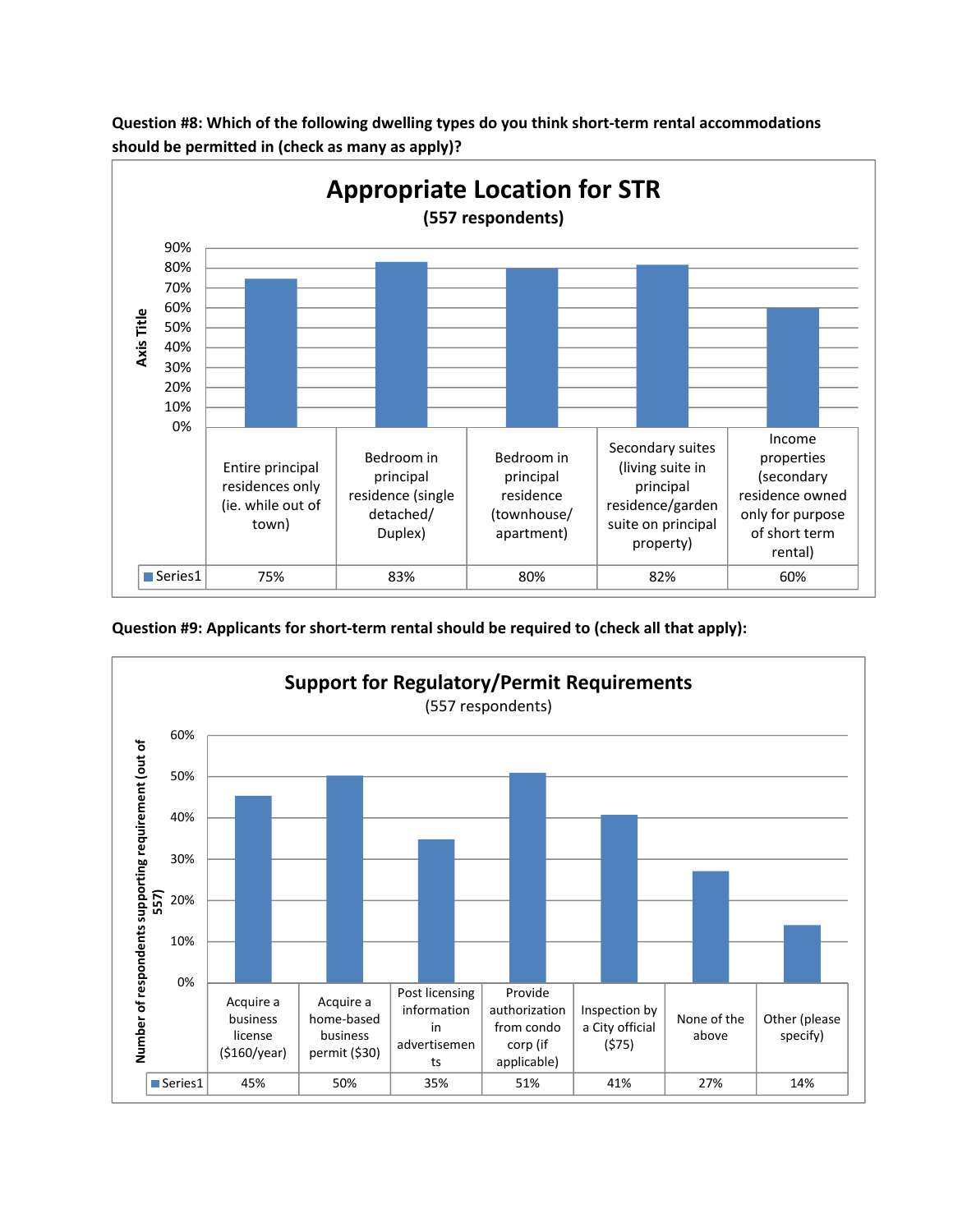#### **Other Responses:**

- Appropriate licensing
- Appropriate safety requirements
- City taxation
- **•** Either development permit or business license
- Fire inspections
- Higher sewer/water/garbage/compost fees
- Inspections
- Insurance requirements
- Licensing categories based on frequency
- Licensing categories based on primary or secondary
- Limit on days available for rental
- Mortgage helpers
- No standalone rentals
- Not allowed at all
- Not allowed in secondary suites
- Not regulated at all
- Notification to neighbours
- No additional fees
- Only for secondary properties
- Parking requirements
- Permit similar to hotels
- Policy toolkit
- Primary residence only
- Property upkeep
- Proper insurance
- Proper safety equipment
- Same regulations as traditional bed and breakfasts

**Question #10: Do you think non‐compliant short‐term rental accommodations should be subject to fines (approximately \$500, similar to other jurisdictions)?**



**Question #11: Should the City explore additional fees and/or taxes on short‐term rental accommodations?**

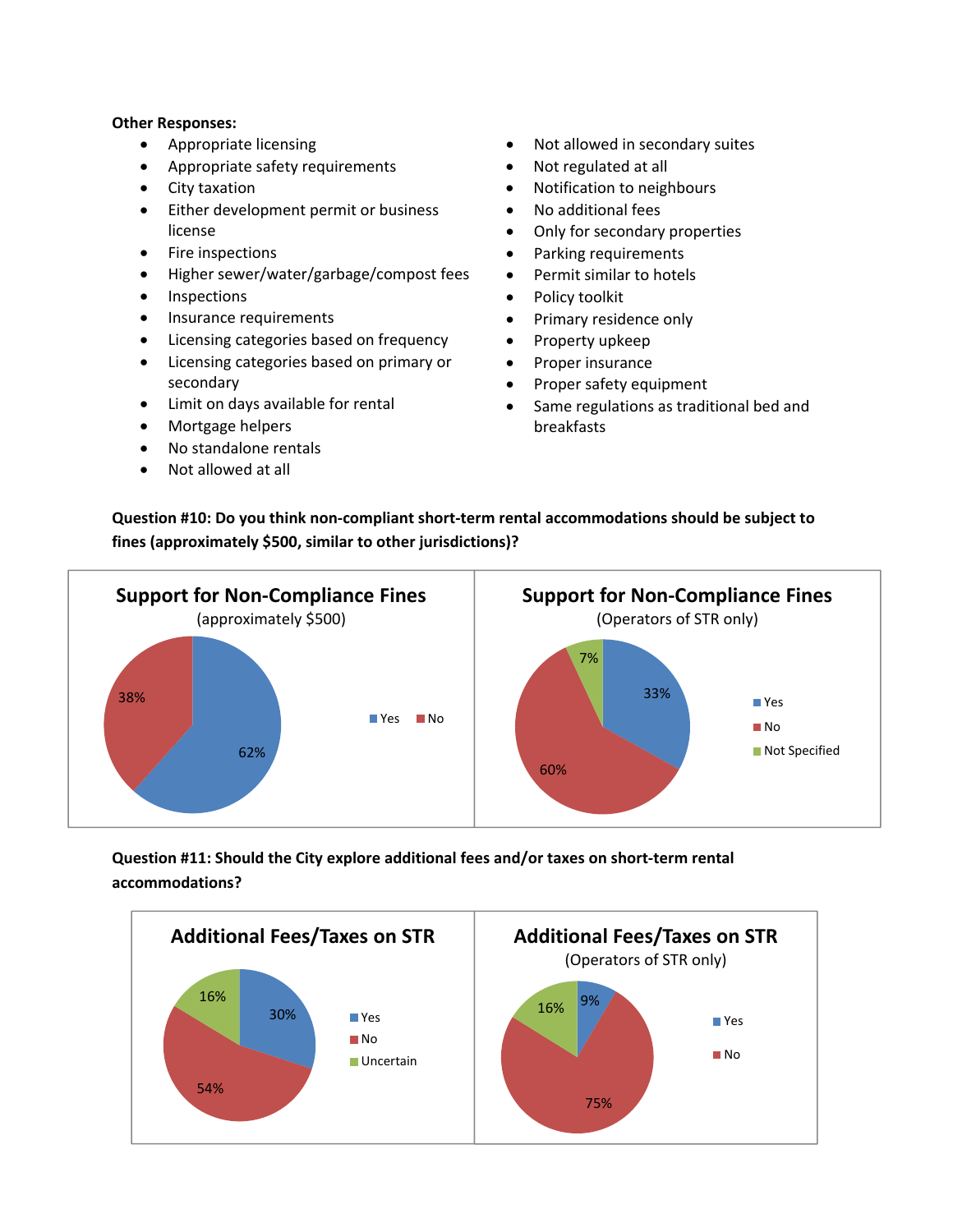# **Question #12: How has the growth of short‐term rental accommodations in Whitehorse impacted the rental housing market?**



## **Other Comments (Non‐STR Operators Only):**

- Different market so no impact
- Eliminated housesitting economy
- Improved market for seasonal workers
- Increases cost of affordable rentals
- Increasing costs by removing inventory
- Long term rental (LTR) would stay empty due to owner preference
- No impact

## **Other Comments (Operators of STR Only):**

- Amount of listings has no impact on market
- **•** Better tourist experience
- Different market than long term rentals
- Filling a market demand
- Lack of quality tenants
- Mortgage helper
- Not property owners responsibility to provide rental housing
- provides different market
- Provides transitional housing
- Reduced home ownership cost
- Reduced rental prices
- Removes rental housing from market
- No impact
- Only impacts rentals during summer
- Opens up spaces that were not rented previously
- Owners wouldn't rent long term anyways
- Provides opportunity for travelling professionals

**Question #13: How has the growth of short‐term rental accommodations in Whitehorse impacted the local economy?**

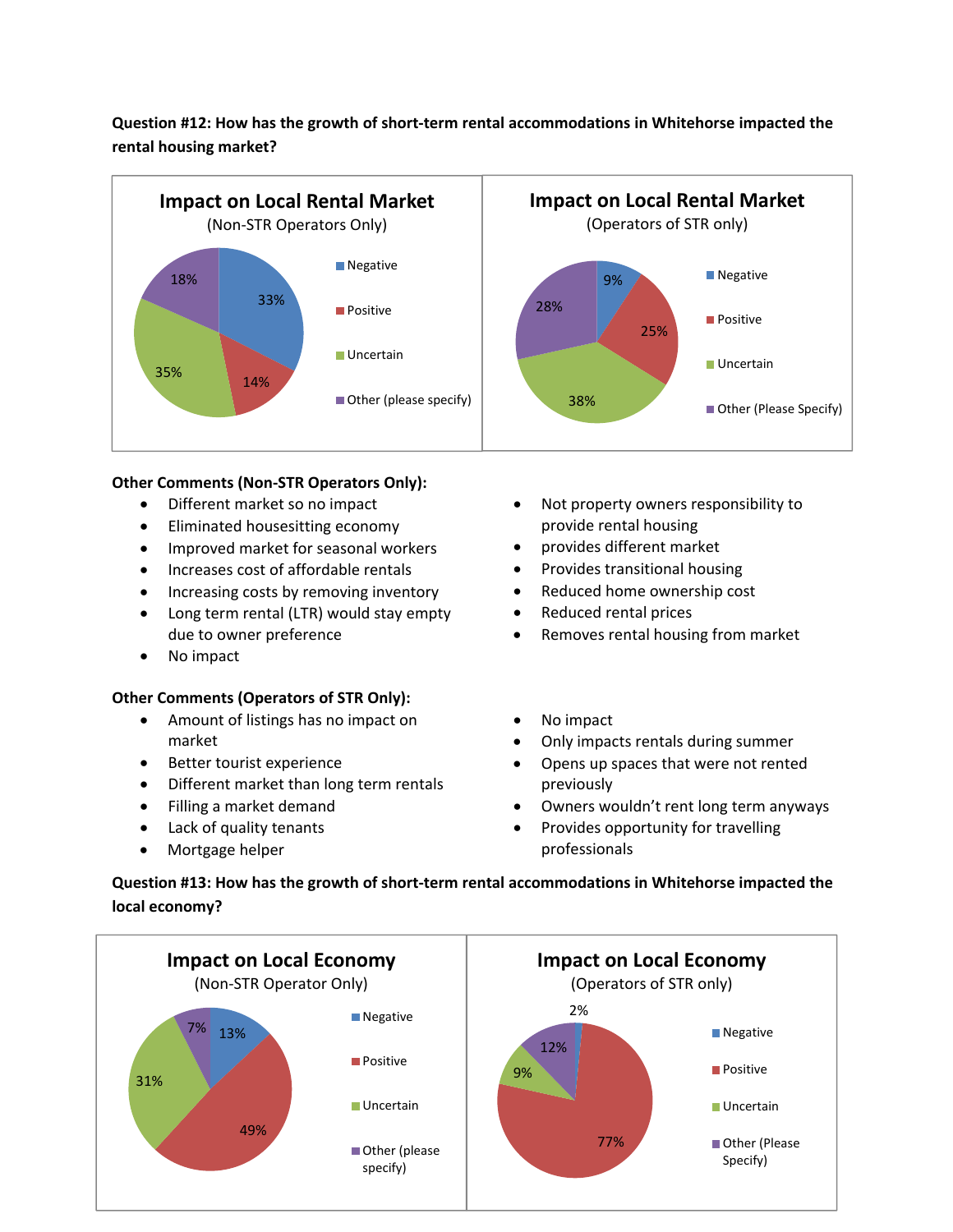### **Other Comments (Non‐STR Operators Only):**

- Any additions to the economy are positive
- Diversifies income opportunities
- Increased gap in haves/have nots
- Increased housing costs
- Increased tourism capacity
- Lack of consistency in tourism accommodations ‐ hotels, hostels, etc.

### **Other Comments (STR Operators Only):**

- **•** Better experience for tourists
- Hotels are full so STR supplements market
- Options for out of town Yukoners
- Options for short term contractors/professionals
- Provided options for tourists

#### **Question #14: Do you have any further comments on short‐term rental accommodations?**

#### **Non‐STR Operators only**

- Regulation will result in empty units
- Additional revenue for City through fees
- Anything that increases rental units is positive
- Creates economic and tourism prosperity
- Creates traffic, noise, and crime issues in residential neighbourhoods
- Creates without cause evictions for LT renters
- Develop and enforce appropriate regulations
- Develop incentives for LTR
- Differentiate between a home owner and a business
- Do not allow AirBnb in Whitehorse
- Don't create more barriers
- Ensure proper safety standards are met
- Find other solutions to affordable housing issues
- Focus on other City priorities
- Hotels have limited availability
- Implement a hotel tax
- Improve rental affordability before allowing STR
- Increases unaffordability of housing
- Industry is regulated through reviews and ratings already
- Insurance issues
- Negatively impacted affordability
- No impact
- Provides options for non-Whitehorse Yukoners
- Range of options for tourists
- Reduced overall housing units for employees

- Issues with condo regulations and insurance
- Limit frequency
- Limit number of rentals per property
- Limit the overall number of STR permitted
- LTR is more important than STR
- No regulations
- Not in apartments or townhouses
- Notification to neighbourhood
- Only allow in principal residence
- Only create regulations that are enforceable
- Only impacts hotel owners
- Owners won't make units available for LTR anyways
- Principal residences only
- Provides options for seasonal/temporary workers
- Provides options for tourists
- Reduces available rental units on the market
- Reduces rentals downtown creating traffic/parking issues
- Regulate similar to hotels
- Regulations should consider impact on neighbourhood
- Removes housing stock from market
- Seems like a City money grab